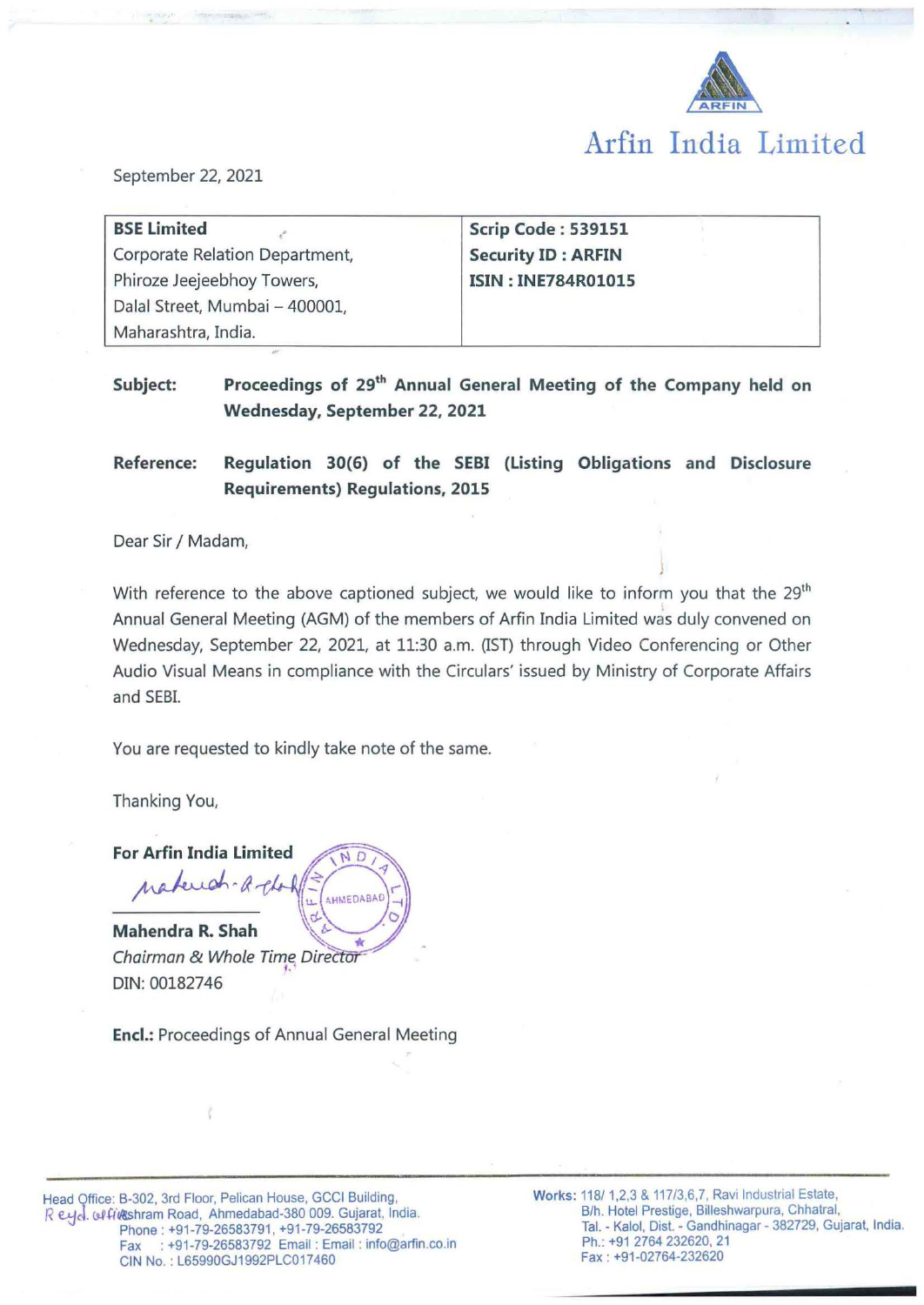

# **Arfin India Limited**

## Proceedings of the 29<sup>th</sup> Annual General Meeting of Arfin India Limited

## **A. Date, time and venue of the Meeting:**

The 29<sup>th</sup> Annual General Meeting of the Company was held on Wednesday, September 22, 2021 through Video Conferencing or Other Audio Visual means. The Meeting commenced at 11:30 a.m. (!ST) and concluded at 11:55 a.m. (IST).

## **B. Proceedings in brief:**

- Mr. Mahendra R. Shah, Executive Chairman & Wholetime Director, chaired the meeting.
- The Requisite quorum being present, the Chairman called the Meeting to order.
- Independent Directors, Statutory Auditors or his representative and other Senior Executive Officers of the Company were also present in the meeting.
- The Chairman informed that the Meeting was held through VC / OAVM in compliance with the circulars issued by the Ministry of Corporate Affairs, Government of India and Securities and Exchange Board of India. The Company had also provided \ live webcast of the proceedings of Meeting.
- The Chairman addressed the members.
- The Chairman further informed that remote e-voting commenced at 9:00 a.m. (IST) on Sunday, September 19, 2021 and concluded at 5:00 p.m. (!ST) on Tuesday, September 21, 2021.

The following items of business as set out in the Notice convening the 29<sup>th</sup> Annual General Meeting were commended for members' consideration and approval.

#### **Ordinary Businesses:**

- 1. Adoption of Audited Financial Statements for the financial year ended on March 31, 2021. (Ordinary Resolution)
- 2. Appointment of a director in place of Mrs. Pushpa M. Shah (DIN: 00182754), who retires by rotation and being eligible, offers herself for re-appointment. (Ordinary Resolution)

#### **Special Businesses:**

- 3. Revision in remuneration of Mr. Mahendra R. Shah (DIN: 00182746), Chairman & Wholetime Director of the Company. {Special Resolution)
- 4. Revision in remuneration of Mr. Jatin M. Shah (DIN: 00182683), Managing Director of the Company. (Special Resolution)

 $\mathcal{F}$